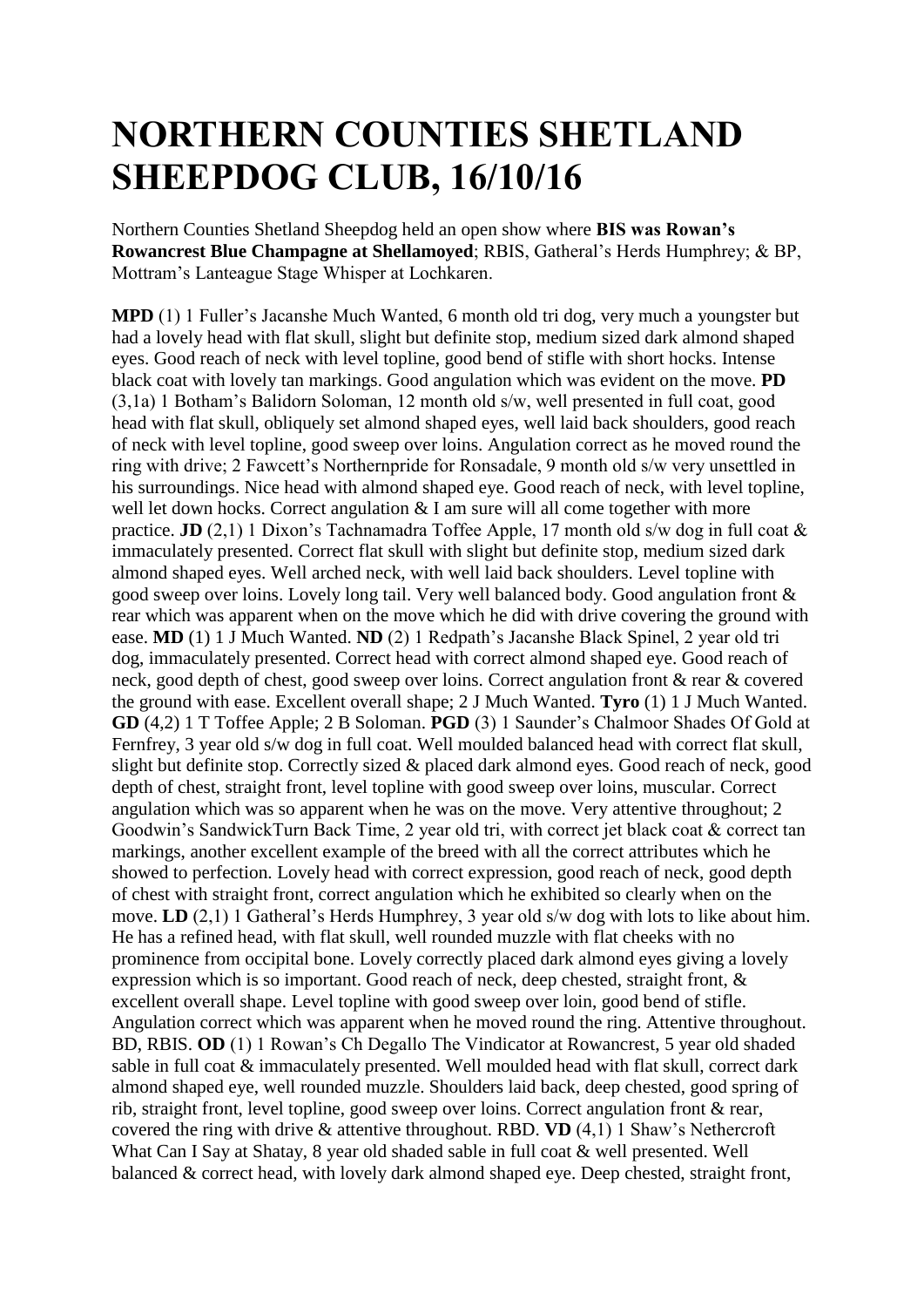well sprung ribs. Level topline with good sweep over loins. Correct angulation & moved with drive. Lovely overall picture; 2 Fawcett's Doonelodge Dance Tempo, 9 year old s/w well presented in full coat. Correct head with lovely dark eye, well rounded muzzle. Deep chested, good spring of rib, well arched neck, level topline. Moved well; 3 Curtis' Rannerdale Time Traveller. **S/w D** 1 H Humphrey; 2 T Toffee Apple; 3 Curtis' Rannerdale Time Traveller. **Tri, b/t or b/w D** (2) 1 J Black Spinel; 2 J Much Wanted. **B/m D** 1 Tinker's Hillhenry Winter Storm over Riggsbeck, 2 year old b/m with well broken coat. Well moulded & balanced head. Lovely expression, good reach of neck leading into well balanced body, good straight front with deep chest, well sprung ribs, level topline, good sweep over loins, correct angulation which he proved when he moved with drive round the ring. Attentive throughout.

**MPB** (2) 1 Mottram's Lanteague Stage Whisper at Lochkaren, 9 month old s/w with super head, correct dark almond shaped eye, correct earset, oozing femininity. She has the sweetest of expressions. She has a well arched neck, straight front, level topline, good sweep over loin. Overall picture was so appealing. Correct angulation which she so aptly proved in one so young as she went round the ring. She was attentive throughout & only had eyes for her handler. BP; 2 Williams' Mossvale Evening Star, 7 month old tri, a bit overawed by her surroundings, but will settle with time. Good head with lovely dark almond shaped eye. Lovely dark coat  $\&$  markings. Good reach of neck with level topline. Correct angulation front & rear, good sweep over loins. Moved well. **PB** (4,1) 1 L Stage Whisper at L; 2 Gamble's Balidorn Solitude, 1 year old s/w, didn't have the finishings of 1, but good head, with lovely shaped dark almond shaped eye. Flat skull with good reach of neck, level topline, good sweep over loin, lovely long tail. Good overall picture. Correct angulation & she covered the ground with ease. Very well presented, & attentive to her handler throughout; 3 Williams' Mossvale Evening Star. **JB** (2) 1 Gatheral's Herds Hopefully, 13 month old s/w, very mature & well finished, carrying a lovely coat. Lovely head, with flat skull, rounded muzzle, flat cheeks, correct almond shaped eyes, sweetest of expressions. Well arched neck, level topline, good sweep over loins, lovely long tail. Overall well balanced. Moved exceptionally well with drive & attentive throughout; 2 Glover-Guest's Doonelodge Demora, 1 year old s/w, again well finished in full coat. Lovely head, nice dark almond shaped eyes, sweetest of expression. Good reach of neck, with good sweep over loins. Lovely overall picture in outline. Correct angulation, which was apparent when she moved round the ring. Very attentive throughout. **MB** (1) 1 East'sJacquard Unexpected Gift, 2 year old s/w with good head, flat skull, excellent ear placement & lovely dark almond shaped eye well rounded muzzle. Good reach of neck, leading into well balanced body. Level topline, good bend of stifle, well let down hocks. Well angulated & moved well. **NB** (4,1) 1 L Stage Whisper at L; 2 B Solitude; 3 D Demora. **TB** (4) 1 B Solitude; 2 Durn's Leanai Little Boots, 2 year old shaded s/w, well presented, good head, ear & eye placement. Flat skull, well rounded muzzle, flat cheeks, good reach of neck, deep chested, good spring of ribs, level topline, good sweep over loins, moved well. Attentive throughout; 2 L Little Boots; 3 D Demora. **GB** (7,2) 1 Rowan's Rowancrest Blue Champagne at Shellamoyed, 18 month old b/m, took my eye when she entered the ring. Excellent quality with well broken up coat of lovely colour, texture & condition. Attractive tan markings on her face with the sweetest of expression, eye placement & ear placement. Correct flat skull, well rounded muzzle. Lovely reach of neck with level topline, good sweep over loins, lovely long tail. Correct angulation which she showed as she flowed round the ring. Immaculately presented & attentive throughout & I had no hesitation in awarding her BB & BIS; 2 H Hopefully; 3 B Solitude. **PGB** (5,1) 1 East's Jacquard Just A Jewel, 8 year old s/w, well presented. Correct eye placement with lovely dark almond shaped eye, good ear placement. Flat skull with well rounded muzzle, flat cheeks. Good reach of neck, level topline, straight front, full boded chest, good spring of ribs. Good sweep over loins. Correct angulation  $\&$